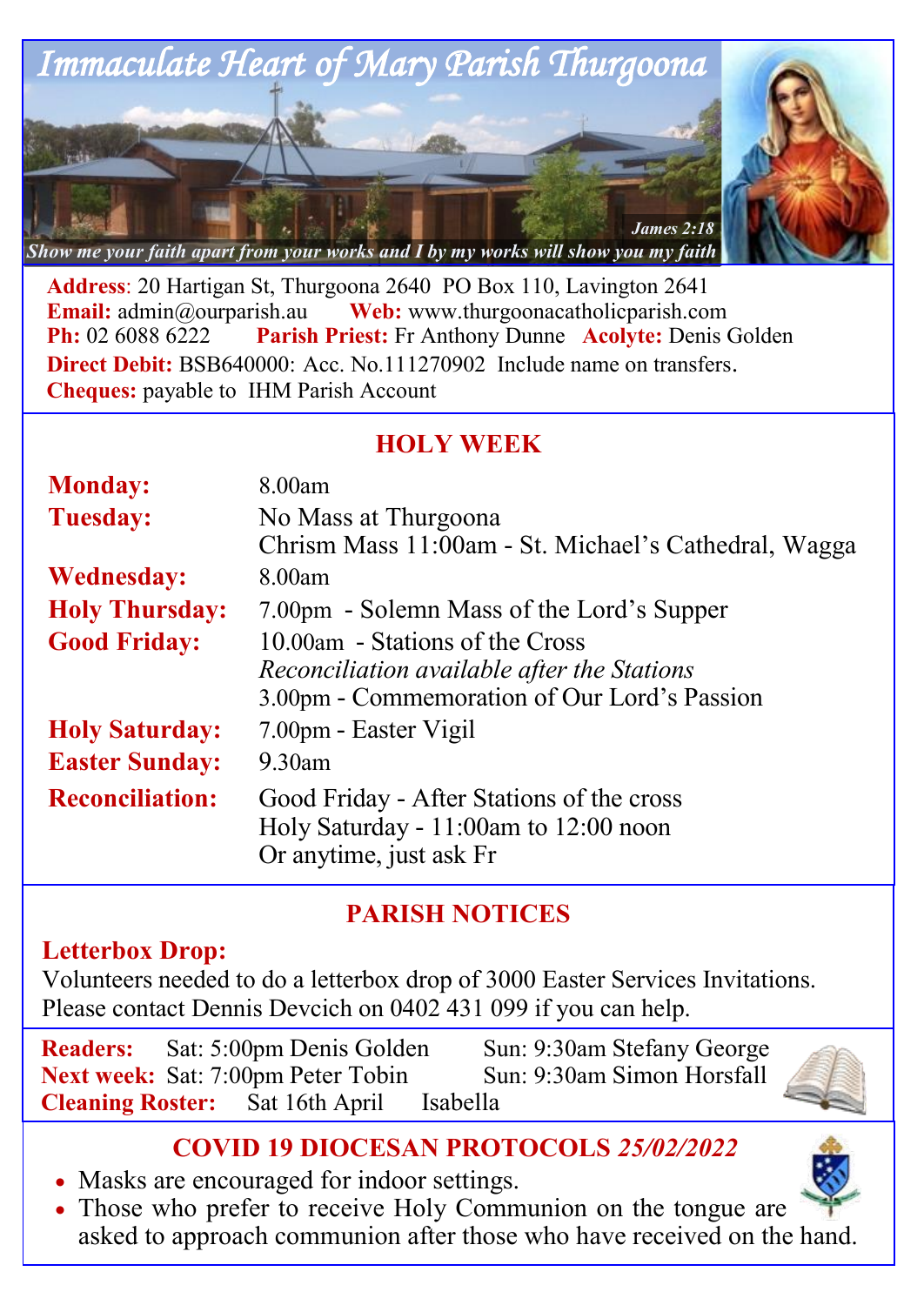The Lord has given me a disciple's tongue. So that I may know how to reply to the wearied he provides me with speech. Each morning he wakes me to hear, to listen like a disciple. The Lord has opened my ear. For my part, I made no resistance, neither did I turn away. I offered my back to those who struck me, my cheeks to those who tore at my beard; I did not cover my face against insult and spittle. The Lord comes to my help, so that I am untouched by the insults. So, too, I set my face like flint; I know I shall not be shamed.

### **Responsorial Psalm Psalm 21(22):8-9,17-20,23-24**

*My God, my God, why have you abandoned me?*

# **Second reading the second reading the second reading second reading the second reading second reading second reading second reading second reading second reading second reading second reading second reading second reading**

His state was divine, yet Christ Jesus did not cling to his equality with God but emptied himself to assume the condition of a slave and became as men are; and being as all men are, he was humbler yet, even to accepting death, death on a cross. But God raised him high and gave him the name which is above all other names so that all beings in the heavens, on earth and in the underworld, should bend the knee at the name of Jesus and that every tongue should acclaim Jesus Christ as Lord, to the glory of God the Father.

### **Gospel Acclamation Philippians 2:8-9**

Praise to you, Lord Jesus Christ, king of endless glory! Christ became obedient for us even to death, dying on the cross. Therefore God raised him on high and gave him a name above all other names. Praise to you, Lord Jesus Christ, king of endless glory!

# **The Passion of our Lord Jesus Christ according to Luke**

### *Key: N. Narrator.* ✠ *Jesus. O. Other single speaker. C. Crowd, or more than one speaker.*

**N.** The elders of the people and the chief priests and scribes rose, and they brought Jesus before Pilate.

They began their accusation by saying,

**C.** We found this man inciting our people to revolt, opposing payment of the tribute to Caesar, and claiming to be Christ, a king.

**N.** Pilate put to him this question:

**O.** Are you the king of the Jews?

**N.** He replied,

✠ It is you who say it.

- **N.** Pilate then said to the chief priests and the crowd,
- **O.** I find no case against this man.
- **N.** But they persisted,



# **Gospel Community Community Community Community Community Community Community Community Community Community Community Community Community Community Community Community Community Community Community Community Community Comm**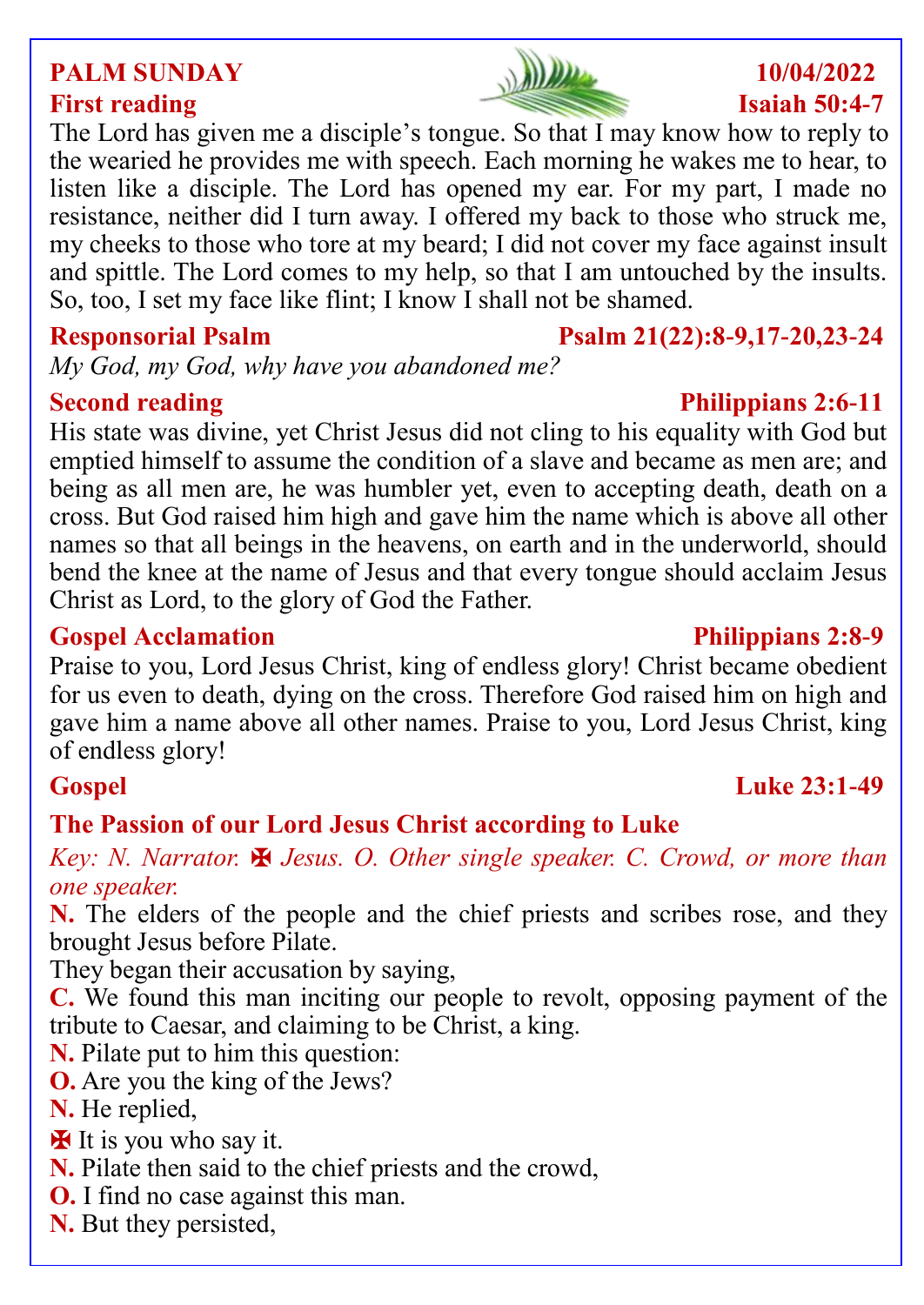**C.** He is inflaming the people with his teaching all over Judaea; it has come all the way from Galilee, where he started, down to here.

**N.** When Pilate heard this, he asked if the man were a Galilean; and finding that he came under Herod's jurisdiction he passed him over to Herod, who was also in Jerusalem at that time. Herod was delighted to see Jesus; he had heard about him and had been wanting for a long time to set eyes on him; moreover, he was hoping to see some miracle worked by him. So he questioned him at some length; but without getting any reply. Meanwhile the chief priests and the scribes were there, violently pressing their accusations. Then Herod, together with his guards, treated him with contempt and made fun of him; he put a rich cloak on him and sent him back to Pilate. And though Herod and Pilate had been enemies before, they were reconciled that same day. Pilate then summoned the chief priests and the leading men and the people. He said,

**O.** You brought this man before me as a political agitator. Now I have gone into the matter myself in your presence and found no case against the man in respect of all the charges you bring against him. Nor has Herod either, since he has sent him back to us. As you can see, the man has done nothing that deserves death, So I shall have him flogged and then let him go.

**N.** But as one man they howled,

**C.** Away with him! Give us Barabbas!

**N.** (This man had been thrown into prison for causing a riot in the city and for murder.) Pilate was anxious to set Jesus free and addressed them again, but they shouted back,

**C.** Crucify him! Crucify him!

**N.** And for the third time he spoke to them,

**O.** Why? What harm has this man done? I have found no case against him that deserves death, so I shall have him punished and then let him go.

**N.** But they kept on shouting at the top of their voices, demanding that he should be crucified. And their shouts were growing louder. Pilate then gave his verdict: their demand was to be granted. He released the man they asked for, who had been imprisoned for rioting and murder, and handed Jesus over to them to deal with as they pleased. As they were leading him away they seized on a man, Simon from Cyrene, who was coming in from the country, and made him shoulder the cross and carry it behind Jesus. Large numbers of people followed him, and of women too, who mourned and lamented for him. But Jesus turned to them and said,

✠ Daughters of Jerusalem, do not weep for me; weep rather for yourselves and for your children. For the days will surely come when people will say, 'Happy are those who are barren, the wombs that have never borne, the breasts that have never suckled!' Then they will begin to say to the mountains, 'Fall on us!'; to the hills, 'Cover us.' For if men use the green wood like this, what will happen when it is dry?

**N.** Now with him they were also leading out two other criminals to be executed.